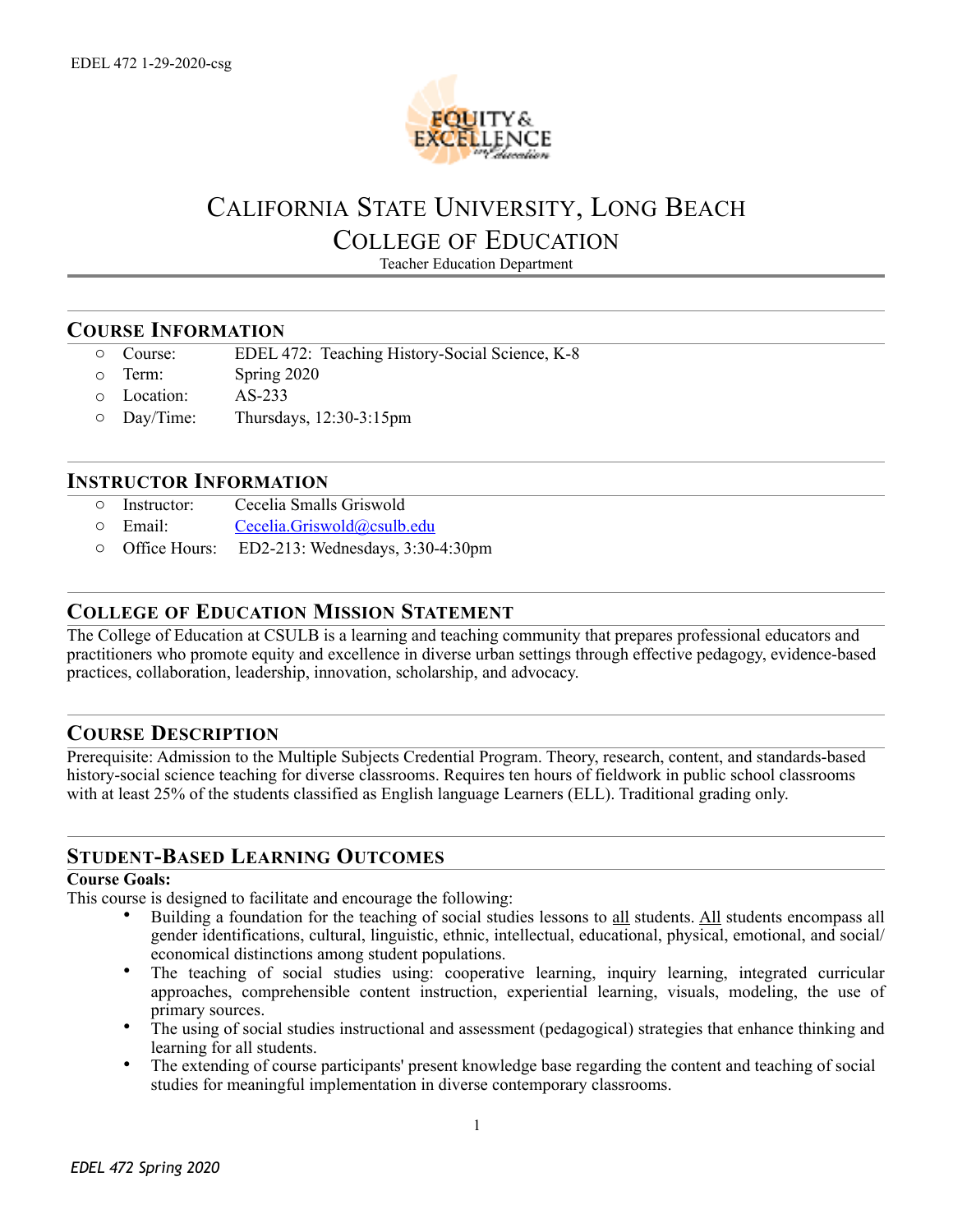EDEL 472 1-29-2020-csg

- To collaboratively move all course participants forward along the professional teacher development continuum.
- The uncovering of the rich, inclusive teaching possibilities located within the social studies content area.

#### **Course Content:**

The following represents content covered in this course:

- How to plan and design a comprehensible, inclusive, integrated social studies lesson and unit.
- Social studies teaching strategies applicable to all students including linguistically and culturally diverse students as well as students with special needs.
- Instructional and curriculum considerations regarding the *History and Social Science Framework for California Public Schools* and other social studies content standards.
- Designing social studies citizenship instruction to facilitate classroom management.
- Research and inquiry approaches for future teachers to use with their inquisitive students.
- Basics in developing a cooperative learning approach to teaching social studies.
- How to integrate other curricular areas with social studies content and processes.
- How to take advantage of a social studies "teachable moment."
- How to use Visual and Performing Arts (VPA) as a vehicle for teaching social studies.
- How to use primary sources and historical realia for teaching social studies.
- Using technology to support and enhance the teaching of social studies to all students.
- Making History, Current Events, Geography, Anthropology, Economics, Political Science and Sociology into meaningful disciplines for all students.

#### *This content is subject to change depending on course and class dynamic*

# **COURSE REQUIREMENT ALIGNMENT**

The requirements for this course have been aligned with the Teaching Performance Expectations (TPEs). The chart below identifies each of the TPEs that are introduced, practiced, or mastered in this course.

| <b>TPE Domain/CSTP</b>                                                                  | <b>TPE</b>          | Description                                                                                                                                   |
|-----------------------------------------------------------------------------------------|---------------------|-----------------------------------------------------------------------------------------------------------------------------------------------|
| A – Making Subject Matter<br>Comprehensible to Students                                 | 1                   | Specific Pedagogical Skills for Subject Matter<br>Instruction                                                                                 |
| B – Assessing Student Learning                                                          | $\overline{2}$<br>3 | Monitoring Student Learning During<br>Instruction<br>Interpretation and Use of Assessments                                                    |
| $C$ – Engaging and Supporting<br>Students in Learning                                   | 4<br>5<br>6<br>7    | <b>Teaching English Learners</b><br><b>Student Engagement</b><br>Developmentally Appropriate Tchg. Pract.<br><b>Teaching English Learners</b> |
| $D$ – Planning Instruction and<br>Designing Learning Experiences<br>for Students        | 8<br>9              | Learning about Students<br><b>Instructional Planning</b>                                                                                      |
| $E -$ Creating and Maintaining<br><b>Effective Environments for Student</b><br>Learning | 10<br>11            | <b>Instructional Time</b><br>Social Environment                                                                                               |
| $F$ – Developing as a Professional<br>Educator                                          | 12<br>13            | Professional, Legal and Ethical Obligations<br>Professional Growth                                                                            |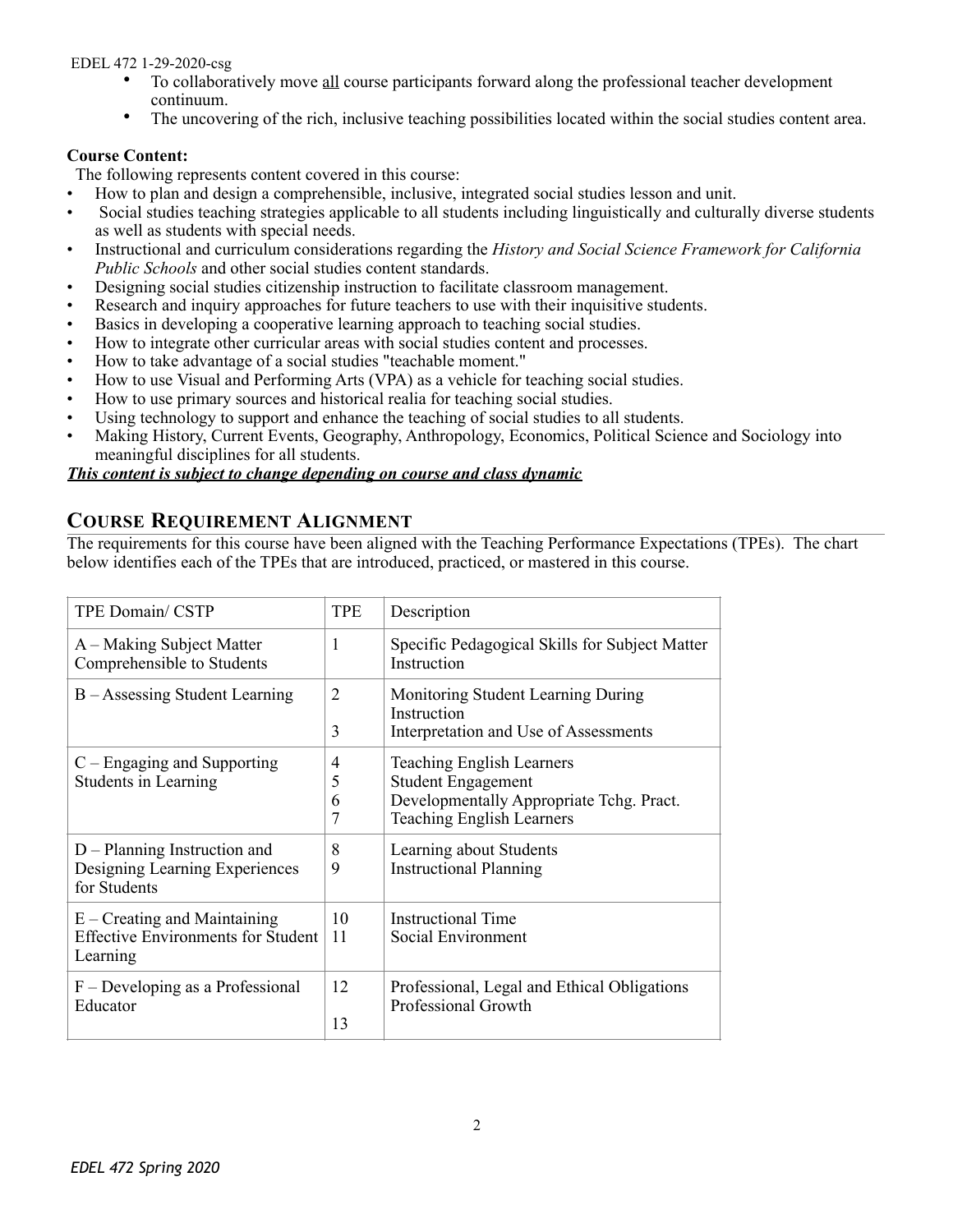## **SIGNATURE ASSIGNMENT REQUIREMENT**

The Department of Teacher Education did require students in all methods courses and student teaching (EDEL 442, 452, 462, 472, 475 and 482) to subscribe to the web-based program, TaskStream. All Teacher Education candidates will complete designated "signature assignments" from each course but it will "no longer" be on Taskstream.

The signature assignments will be a demonstration of your knowledge, skills and professional dispositions according to the Teaching Performance Expectations (TPEs) required by the California Commission on Teacher Credentialing (CCTC) Teaching Performance Assessment. The signature assignment record will also provide the Department of Teacher Education with program assessment data to address State (CCTC) accreditation agency requirements.

**Signature Assignment for EDEL 472:** Candidates develop a standards-based lesson centered on a California Academic Content Standard for History –Social Science (H-SS) and two Common Core State Standards (CCSS) at the appropriate grade level in the following categories: (a) Reading Standards for Informational Text and (b) Writing Standards: Text Types and Purposes

Candidates will describe in detail: (a) why their lesson is developmentally appropriate, (b) how the lesson emphasizes student engagement, and (c) the instructional strategies used in the lesson that ensure the content is comprehensible for English learners and Students with special needs. The signature assignment that must be submitted.

## **REQUIRED TEXTS**

#### **Recommended Texts and materials for the Course:**

Echevarria, J., Vogt, M., & Short, D. (2010). *Making content comprehensible for Elementary English learners: The SIOP model*. Boston: Allyn & Bacon.

\*\**2016 History/Social Science Curriculum Frameworks* 

*\*\*California Common Core State Standards for English Language Arts and Literacy in History/Social Sciences,Science and Technical Subjects \*\*Revised CA ELA/ELD Framework* 

*100+ page Composition Book* 

*2-3 dry erase markers* 

*These articles and links are available on BeachBoard as links*

## COURSE ASSIGNMENTS & POLICIES

#### **CLASS PARTICIPATION**

It is expected that assigned work and participation will represent a graduate student level, academic quality. Consequently, it is expected that students will:

3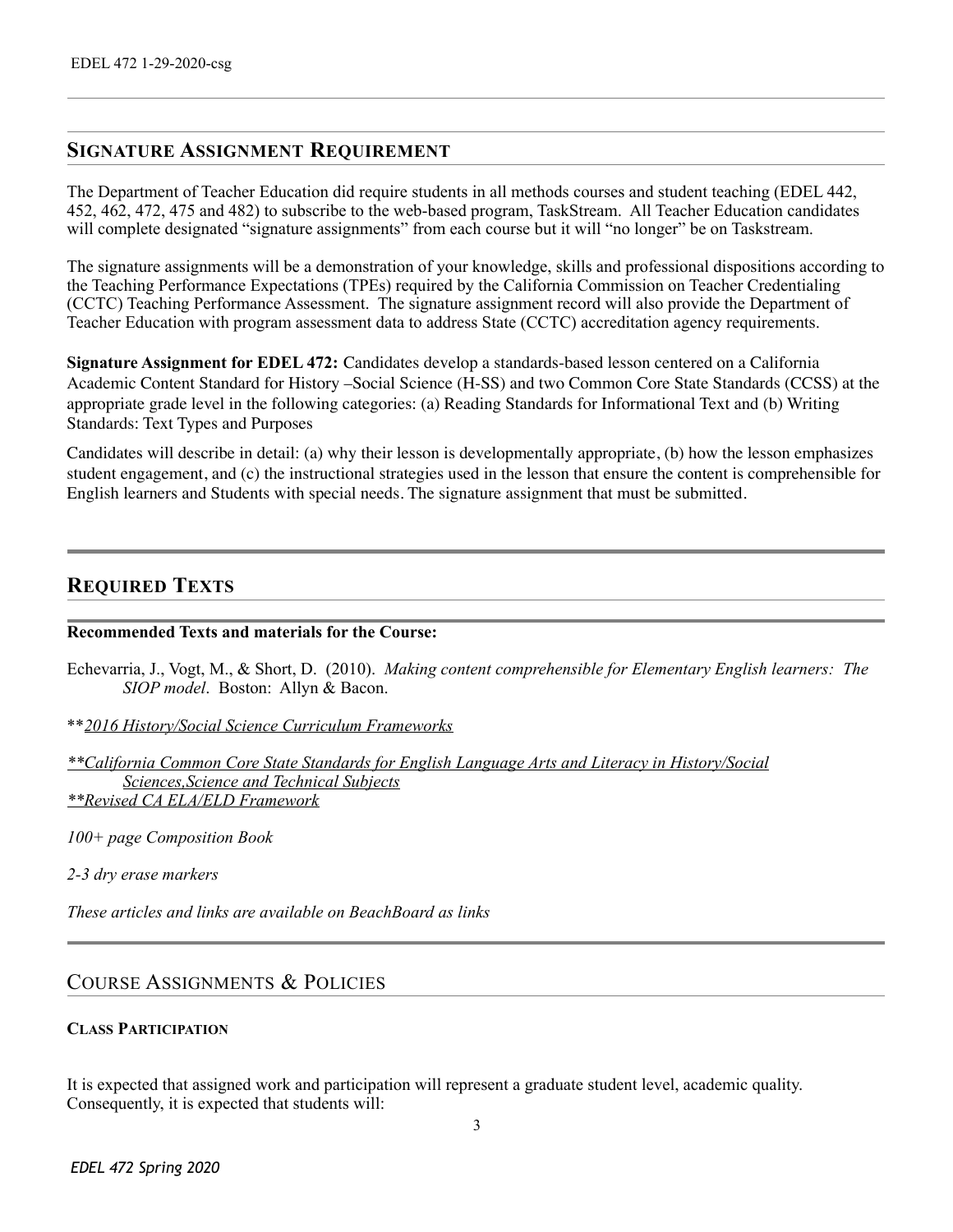EDEL 472 1-29-2020-csg

- Attend all class sessions
- Read all assigned material
- Actively participate in course activities
- Complete assignments on time.

In addition, all students are expected to actively engage in a sharing of resources, ideas, and experiences for purposes of collaboratively enriching the learning experiences of all class participants. Though it is anticipated that disagreement with the perspectives of fellow course participants may occur, projecting that disagreement upon another's presence, person or culture is not acceptable. This course's design is intentionally inclusive, collaborative, and insists upon an open forum for the sharing of diverse ideas and perceptions.

#### **ATTENDANCE**

One class absence is permitted without penalty. All other absences, no matter the reason, may result in a loss of course points. There will be no distinction between excused and unexcused absences, so there is no need to contact me before a class to explain your absence or request permission. If you miss a class session, it is your responsibility to obtain the notes, assignments, and any changes to the syllabus or course calendar from a student colleague.

#### *Class tardies, use of cell phones, texting devices or personal searching and messaging on laptops during class will result in a loss of attendance and/or participation points. If you have an emergency contact you need do it outside the classroom.*

#### **BEACHBOARD**

Familiarize yourself with BeachBoard. This syllabus, readings, and electronic versions of course documents, and other relevant material will be posted there. I will also post assignments and announcements on BeachBoard and plan to use the Grade Book function. You should check BeachBoard regularly for course information.

#### **EMAIL**

Please make sure that your BeachBoard account has your most up-to-date email address. Please check your email regularly and keep your email address current.

#### **Assignments**

Students will be required to complete assignments incorporating course-related content, readings and activities. These are often sharing information related to this course (readings, lectures, activities) and the field (classroom) experiences. Assignments will have an individual or cooperative format. All assignments must be typed or word-processed in at least a 12-point font. **Please turn in all assignments using Beachboard dropbox** 

#### **Thematic Unit**

You will **cooperatively** develop a 6 to 8 lesson Social Studies/Language Arts, grade level appropriate thematic unit. The unit will constitute a "culminating project" for the course. This is an opportunity to use your course knowledge to put together a series of coherent, connected lessons designed to help students learn meaningful, important, and developmentally appropriate social studies content. You will receive more detailed information regarding the different aspects of this thematic unit throughout the semester. Components and lessons connected with thematic units will be progressively assembled throughout the semester. Unit lesson plans and other components will be submitted throughout the semester, in addition to weekly assignments. All written portions of these lessons and components must be typed or word-processed. Portions of units may also be presented or taught during the semester. A final unit, course culminating, share-fair exhibition of your unit may be required and may represent a portion of your final grade.

#### **Field Experiences and Reflection Journal**

#### *There is an expectation of 10 field experience hours during social studies teaching times. It would be great if parts of the unit are taught by future teachers in your grade level team.*

After every field experience, future teachers will write a reflection of their experience. As the end of the semester they will turn in the collection of reflections in a journal format.

**Classroom Exhibition of Knowledge**